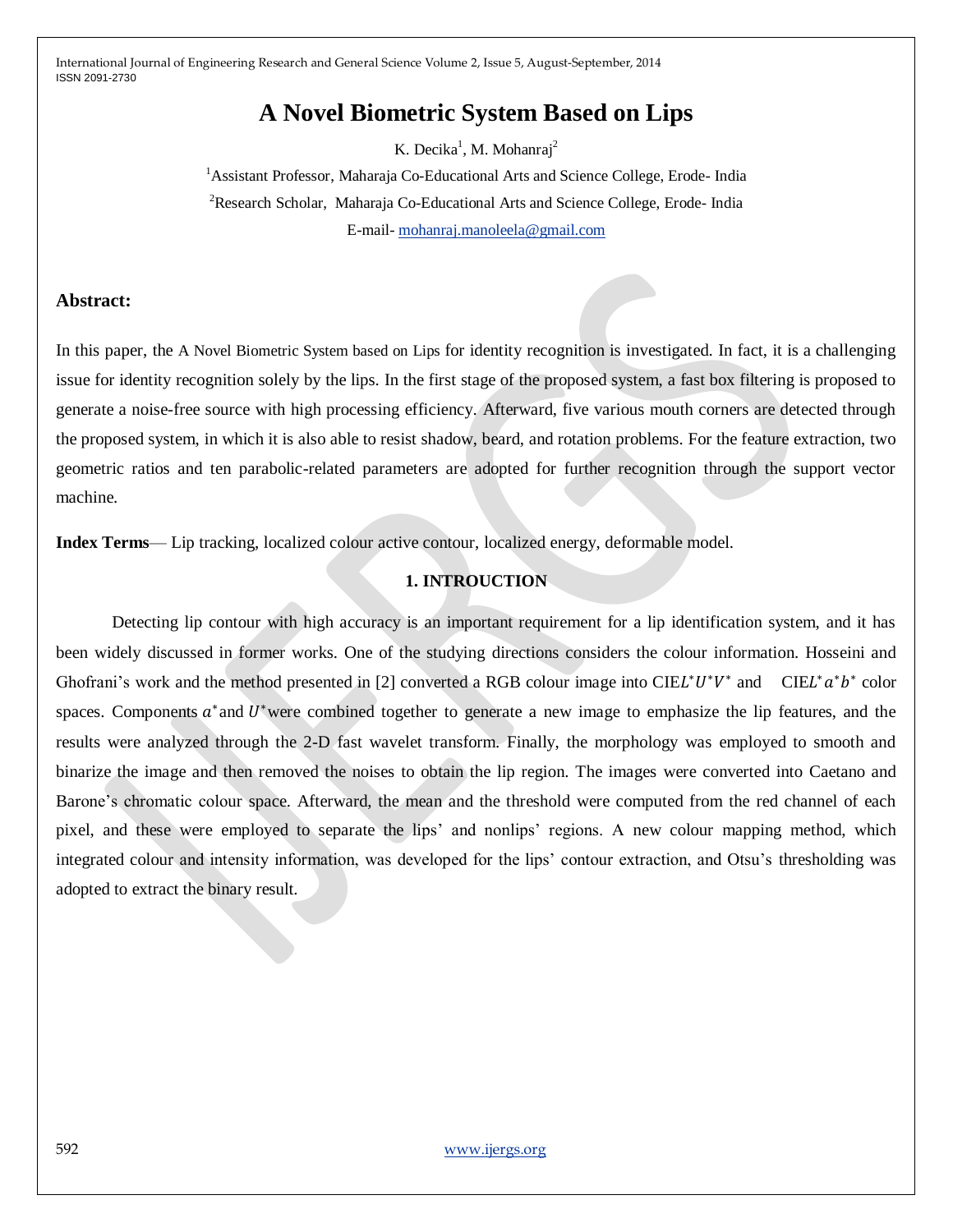## **Mouth Corner Detection:**



## **2.Pre-processing:**

In this paper, the face region is directly detected by the powerful method, namely, Viola and Jones' face detection algorithm from an image, an example of which is shown in figure with the red box. For further refining the possible region of the lips, a subregion is roughly extracted by the following estimation:

$$
(i2, j2) = (i0, j0 + 0.25 \times M)
$$
  

$$
(i3, j3) = (i1 - N \times 0.6, j1 - M \times 0.25)
$$

Where  $(i^0, j^0)$  and  $(i^1, j^1)$  denote the origin and the top-right position of the face's bounding box of size M x N; positions( $i^2$ ,  $j^2$ )and( $i^3$ ,  $j^3$ ) denote the origin and the top-right position of the estimated lip region of size M x N.

For easing the influences from the camera noise and various lighting changes, and achieving a lower computation complexity simultaneously, the proposed fast box filtering (FBF) and the well-known histogram stretching method are used to obtain a contrast enhanced and smoothed result. The first step of the proposed FBF method is to obtain an integral image as derived by

$$
r_{i,j} = g_{i,j} + r_{i,j-1} + r_{i-1,j} - r_{i-1,j-1}
$$

593 [www.ijergs.org](http://www.ijergs.org/) Where  $r_{i,j}$  and  $g_{i,j} \in G$  denote the integral value and the original gray-scale value, respectively. Each of the obtained $r_{i,i}$  denotes the summation result of the whole gray-scale values withinits bottom-left region. Afterward, the response of the box filtering (BF) can be obtained by the following calculation: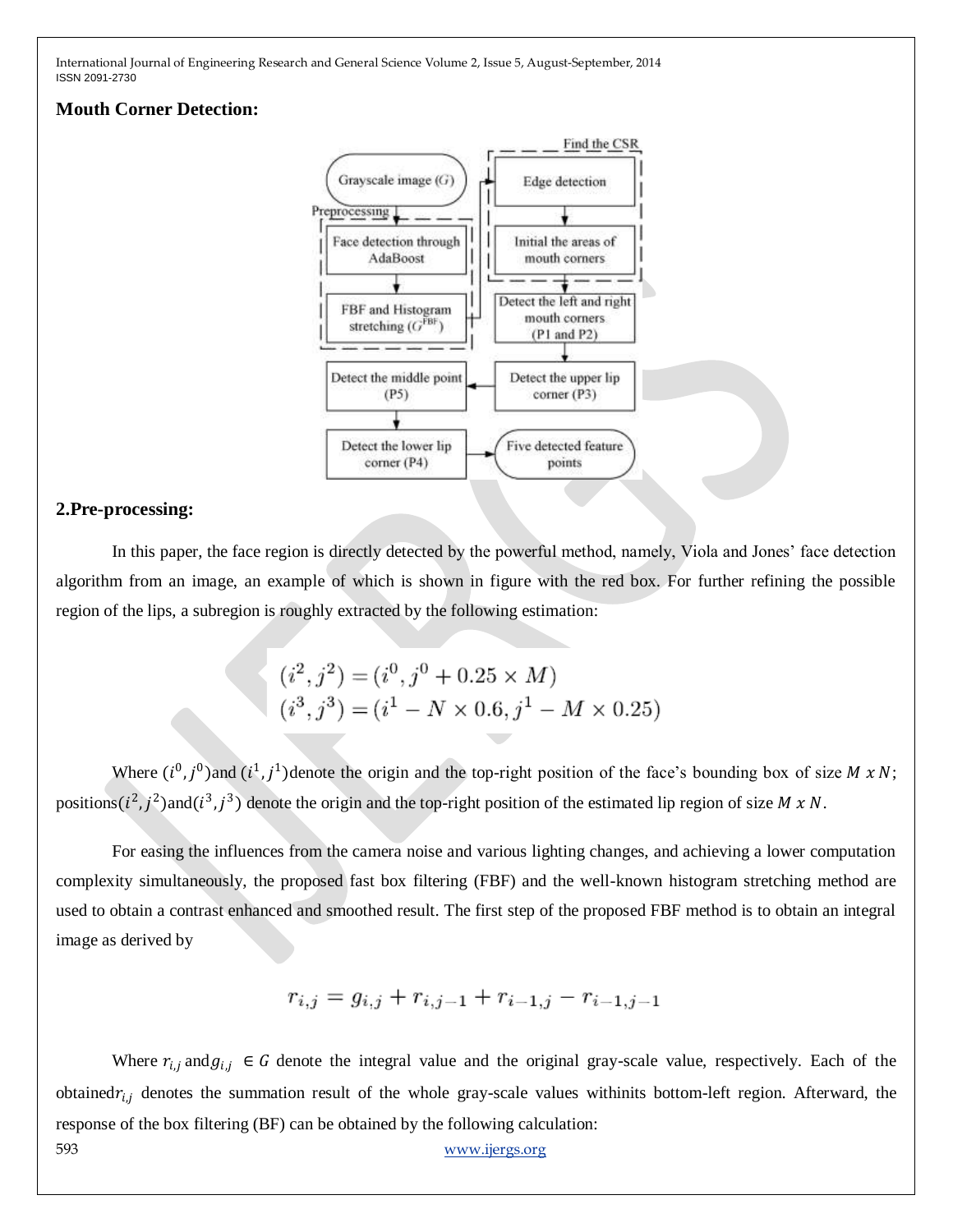$$
b_{i,j} = \left[ r_{i + \lfloor \omega/2 \rfloor, j + \lfloor \omega/2 \rfloor} - r_{i - \lceil \omega/2 \rceil, j + \lfloor \omega/2 \rfloor} - r_{i + \lfloor \omega/2 \rfloor, j - \lceil \omega/2 \rceil} + r_{i - \lceil \omega/2 \rceil, j - \lceil \omega/2 \rceil} \right] / \omega^2
$$

Where  $b_{i,j}$  denotes the smoothed result, the odd parameter wdenotes the size of the employed filter size, and notations and denote the round-down and round-up operators, respectively.

The rough lip region (bounding with the obtained  $(i^2, j^2)$  and  $(i^3, j^3)$  positions) is processed with the proposed FBF and the histogram stretching method. The corresponding region, as shown in figure is adopted as an example to exhibit the result, and the enhanced smoothed image with  $\omega = 3$  is shown in figure. This image is named  $G^{FBF}$  in this paper, which is widely used in this paper.



#### **3.Understanding Support Vector Machines**

- [Separable Data](http://www.mathworks.in/help/stats/support-vector-machines-svm.html#bsr5oqx)
- [Non-separable Data](http://www.mathworks.in/help/stats/support-vector-machines-svm.html#bsr5osl)
- [Nonlinear Transformation with Kernels](http://www.mathworks.in/help/stats/support-vector-machines-svm.html#bsr5ovw-1)

**Separable Data**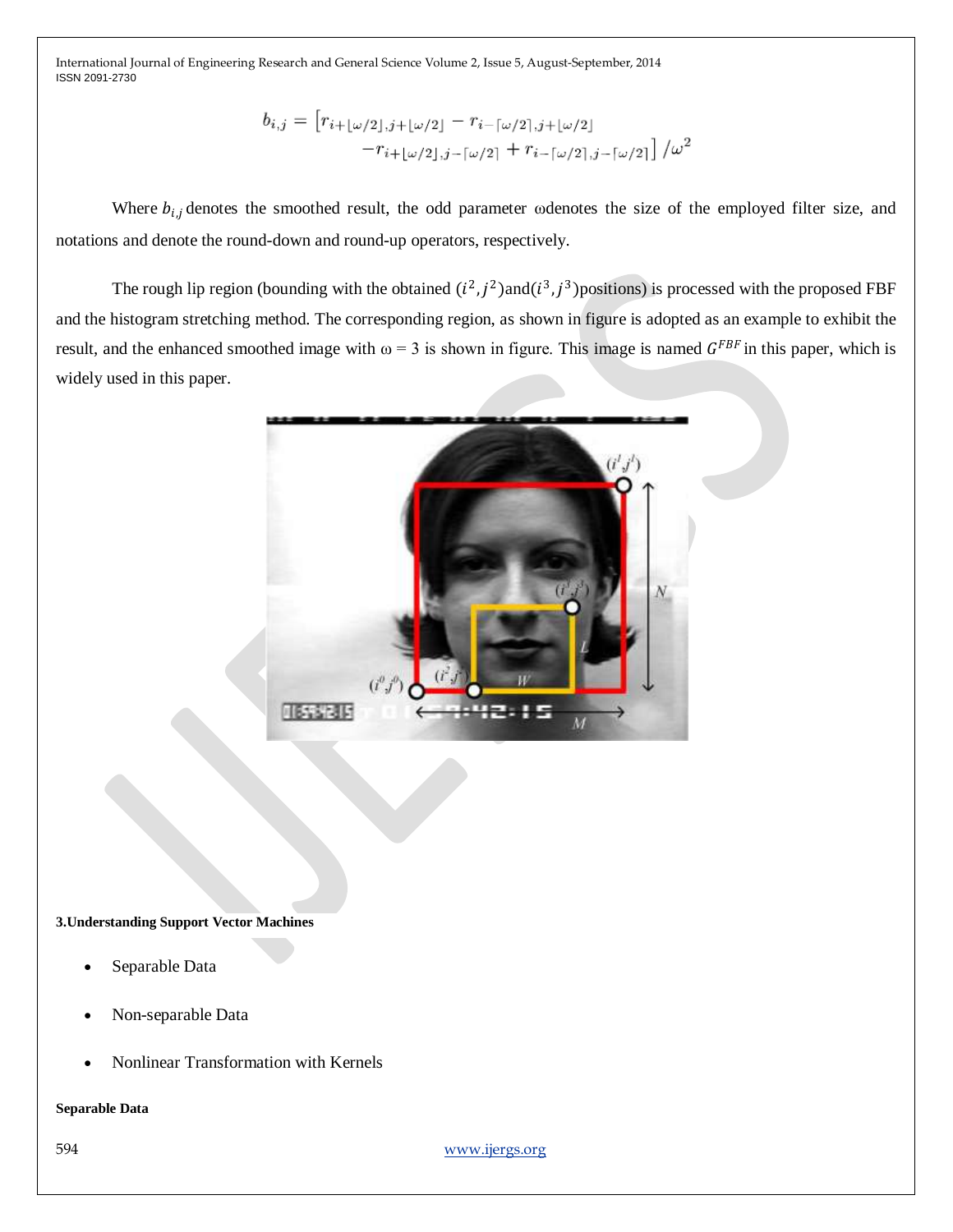You can use a support vector machine (SVM) when your data has exactly two classes. An SVM classifies data by finding the best hyperplane that separates all data points of one class from those of the other class. The best hyperplane for an SVM means the one with the largest margin between the two classes. Margin means the maximal width of the slab parallel to the hyperplane that has no interior data points.

The support vectors are the data points that are closest to the separating hyperplane; these points are on the boundary of the slab. The following figure illustrates these definitions, with  $+$  indicating data points of type 1, and  $-$  indicating data points of type –





**MathematicalFormulation:** Primal. This discussion follows Hastie, Tibshirani, and Friedmanv [12] and Christianini and Shawe-Taylor.

The data for training is a set of points (vectors) xi along with their categories yi. For some dimension d, the  $xi \in Rd$ , and the  $yi = \pm 1$ . The equation of a hyperplane is

 $\langle w.x \rangle + b = 0$ .

Where  $w \in Rd$ ,  $\langle w, x \rangle$  is the inner (dot) product of w and x, and b is real.

The following problem defines the best separating hyperplane. Find w and b that minimize  $\|w\|$  such that for all data points (xi,yi),

 $yi(\langle w, x i \rangle + b) \ge 1.$ 

The support vectors are the xi on the boundary, those for which  $yi(\langle w, x \rangle + b) = 1$ .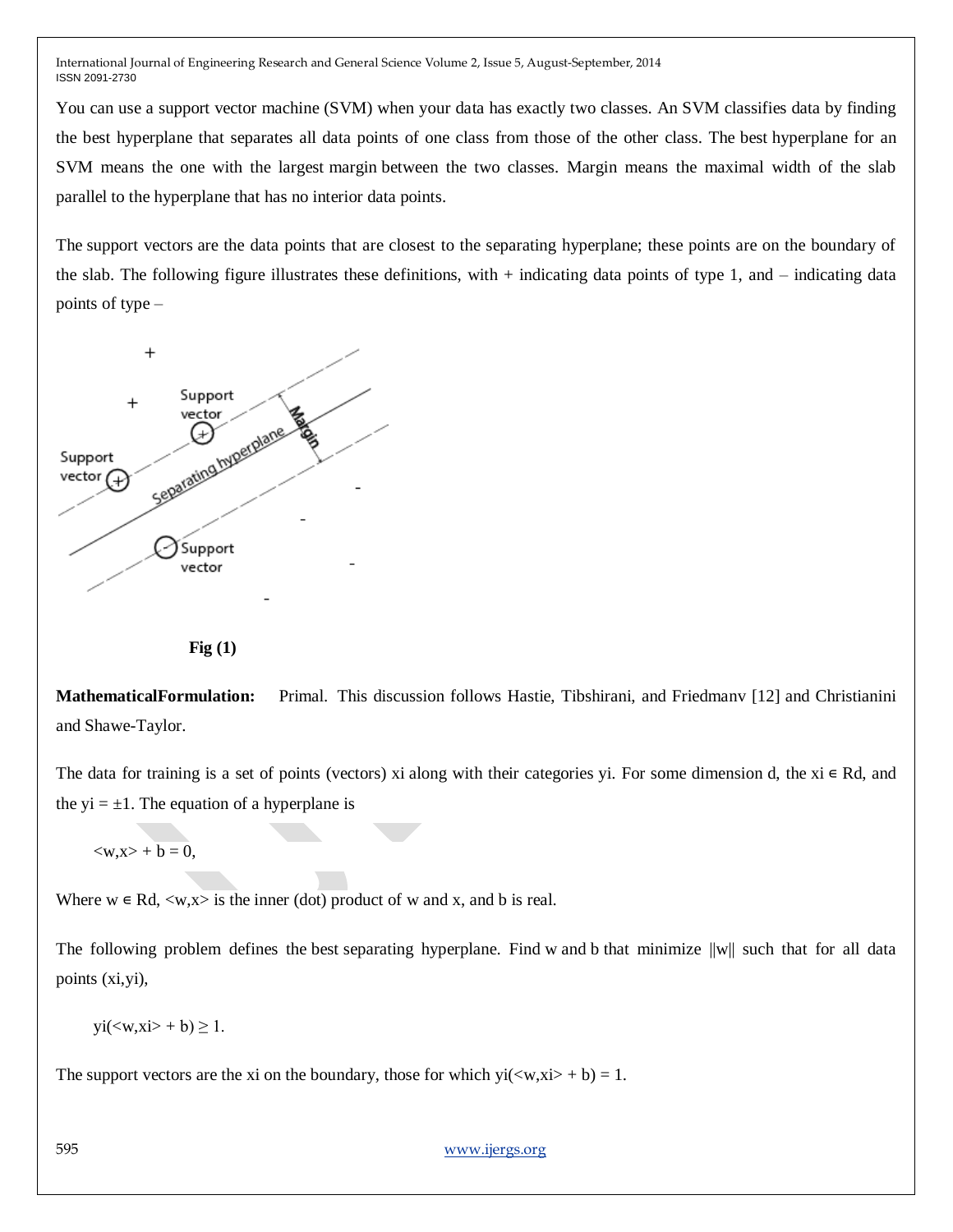For mathematical convenience, the problem is usually given as the equivalent problem of minimizing  $\langle w, w \rangle/2$ . This is a quadratic programming problem. The optimal solution w, b enables classification of a vector z as follows:

 $class(z) = sign( + b).$ 

**Mathematical Formulation:** Dual. It is computationally simpler to solve the dual quadratic programming problem. To obtain the dual, take positive Lagrange multipliers αi multiplied by each constraint, and subtract from the objective function:

$$
L_P = \frac{1}{2} \langle w, w \rangle - \sum_i \alpha_i \left( y_i \left( \langle w, x_i \rangle + b \right) - 1 \right),
$$

where you look for a stationary point of LP over w and b. Setting the gradient of LP to 0, you get

$$
w = \sum_i \alpha_i y_i x_i
$$

$$
0 = \sum_i \alpha_i y_i.
$$

Substituting into LP, you get the dual LD:

$$
L_D = \sum_i \alpha_i - \frac{1}{2} \sum_i \sum_j \alpha_i \alpha_j y_i y_j \langle x_i, x_j \rangle,
$$

Which you maximize over  $\alpha i \geq 0$ . In general, many  $\alpha i$  are 0 at the maximum. The nonzero  $\alpha i$  in the solution to the dual problem define the hyperplane, as seen in [Equation](http://www.mathworks.in/help/stats/support-vector-machines-svm.html#bsukwk_) 16-1, which gives w as the sum of αiyixi. The data point's xi corresponding to nonzero αi are the support vectors.

The derivative of LD with respect to a nonzero αi is 0 at an optimum. This gives

$$
yi(<\!\!w,xi\!\!>+b)-1=0.
$$

In particular, this gives the value of b at the solution, by taking any i with nonzero αi.

The dual is a standard quadratic programming problem. For example, the Optimization Toolbox™ quadprog solver solves this type of problem.

#### **Nonseparable Data**

Your data might not allow for a separating hyperplane. In that case, SVM can use a soft margin, meaning a hyperplane that separates many, but not all data points.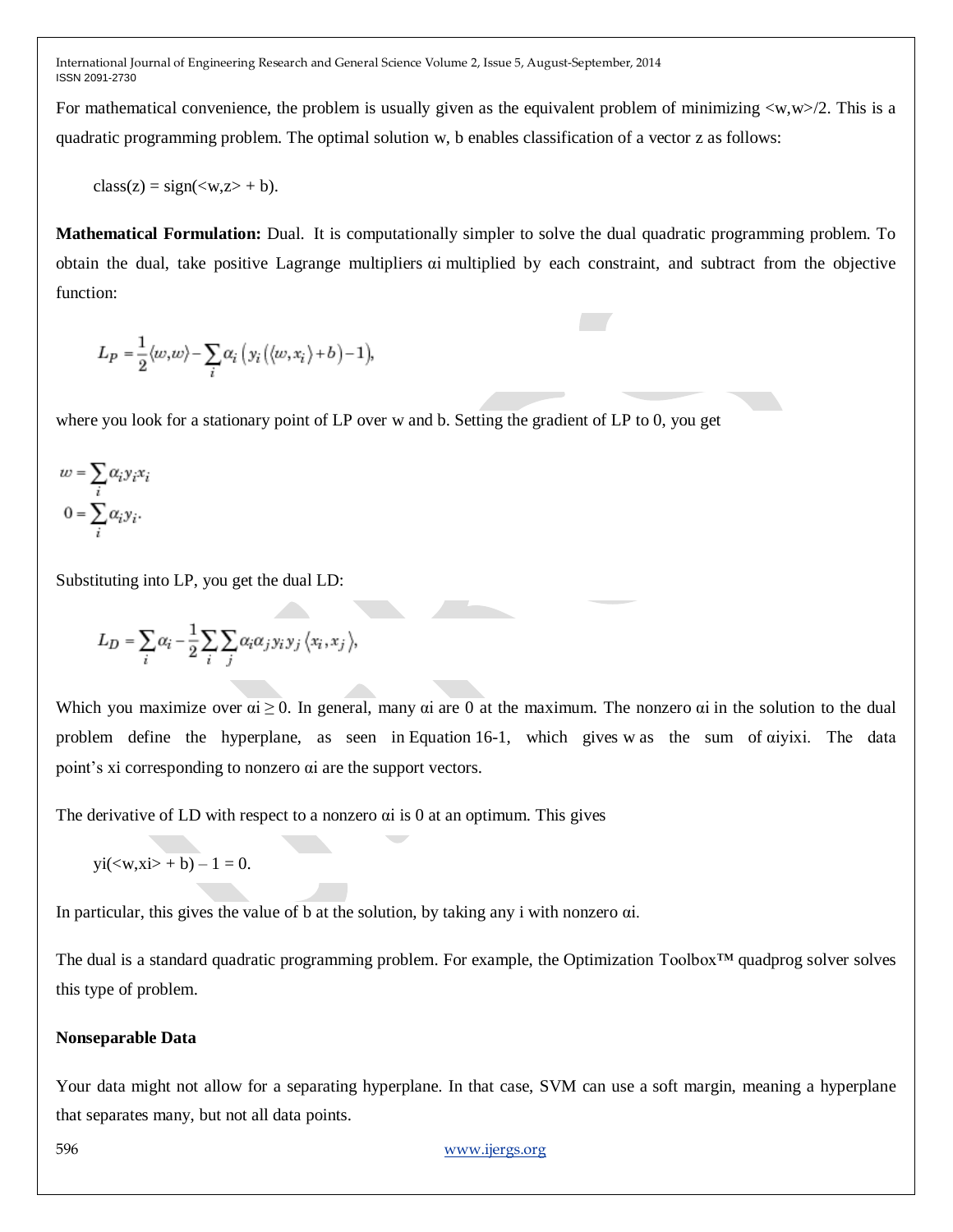There are two standard formulations of soft margins. Both involve adding slack variables si and a penalty parameter C.

The L1-norm problem is:

$$
\min_{w,b,s}\!\!\left(\frac{1}{2}\langle w,\!w\rangle\!+\!C\!\sum_i\!s_i\,\right)
$$

such that

$$
\begin{split} y_i\left(\left\langle w, x_i\right\rangle + b\right) &\geq 1-s_i\\ s_i &\geq 0. \end{split}
$$

The L1-norm refers to using si as slack variables instead of their squares. The SMO [svmtrain](http://www.mathworks.in/help/stats/svmtrain.html) method minimizes the L1 norm problem.

The L2-norm problem is:

$$
\min_{w,b,s} \left( \frac{1}{2} \langle w, w \rangle + C \sum_i s_i^2 \right)
$$

subject to the same constraints. The QP [svmtrain](http://www.mathworks.in/help/stats/svmtrain.html) method minimizes the L2-norm problem.

In these formulations, you can see that increasing C places more weight on the slack variables si, meaning the optimization attempts to make a stricter separation between classes. Equivalently, reducing C towards 0 makes misclassification less important.

**Mathematical Formulation:** Dual. For easier calculations, consider the L1 dual problem to this soft-margin formulation. Using Lagrange multipliers μi, the function to minimize for the L1-norm problem is:

$$
L_P=\frac{1}{2}\langle w, w\rangle + C\sum_i s_i - \sum_i \alpha_i \left( y_i \left( \langle w, x_i \rangle + b \right) - (1-s_i) \right) - \sum_i \mu_i s_i,
$$

where you look for a stationary point of LP over w, b, and positive si. Setting the gradient of LP to 0, you get

$$
b = \sum_{i} \alpha_i y_i
$$

$$
\sum_{i} \alpha_i y_i = 0
$$

$$
\alpha_i = C - \mu_i
$$

$$
\alpha_i, \mu_i, s_i \ge 0.
$$

 $x_i$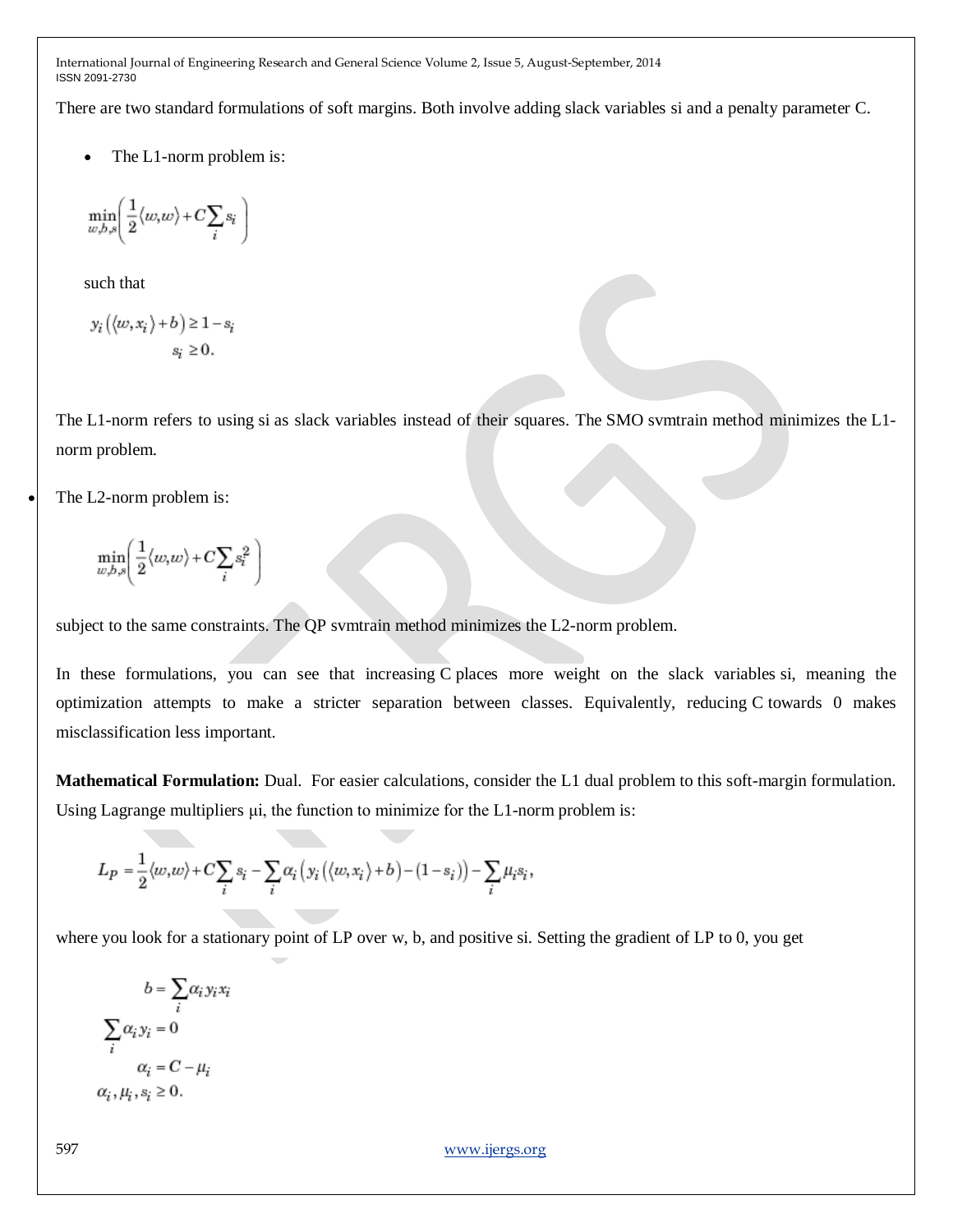These equations lead directly to the dual formulation:

$$
\max_{\alpha} \sum_{i} \alpha_i - \frac{1}{2} \sum_{i} \sum_{j} \alpha_i \alpha_j y_i y_j \langle x_i, x_j \rangle
$$

subject to the constraints

$$
\sum_i y_i \alpha_i = 0
$$
  

$$
0 \le \alpha_i \le C.
$$

The final set of inequalities,  $0 \le \alpha i \le C$ , shows why C is sometimes called a box constraint. C keeps the allowable values of the Lagrange multipliers αi in a "box", a bounded region.

The gradient equation for b gives the solution b in terms of the set of nonzero αi, which corresponds to the support vectors.

You can write and solve the dual of the L2-norm problem in an analogous manner. For details, see Christianini and Shawe-Taylor [7], Chapter 6.

**svmtrain Implementation.** Both dual soft-margin problems are quadratic programming problems. Internally, svmtrain has several different algorithms for solving the problems. The default Sequential Minimal Optimization (SMO) algorithm minimizes the one-norm problem. SMO is a relatively fast algorithm. If you have an Optimization Toolbox license, you can choose to use quadprog as the algorithm.quadprog minimizes the L2-norm problem. quadprog uses a good deal of memory, but solves quadratic programs to a high degree of precision (see Bottou and Lin [\[2\]\)](http://www.mathworks.in/help/stats/bibliography.html#bssema9). For details, see the [svmtrain](http://www.mathworks.in/help/stats/svmtrain.html) function reference page.

## **Nonlinear Transformation with Kernels**

Some binary classification problems do not have a simple hyperplane as a useful separating criterion. For those problems, there is a variant of the mathematical approach that retains nearly all the simplicity of an SVM separating hyper plane.

This approach uses these results from the theory of reproducing kernels:

There is a class of functions  $K(x,y)$  with the following property. There is a linear space S and a function  $\varphi$  mapping x to S such that

$$
K(x,y) = \langle \varphi(x), \varphi(y) \rangle.
$$

The dot product takes place in the space S.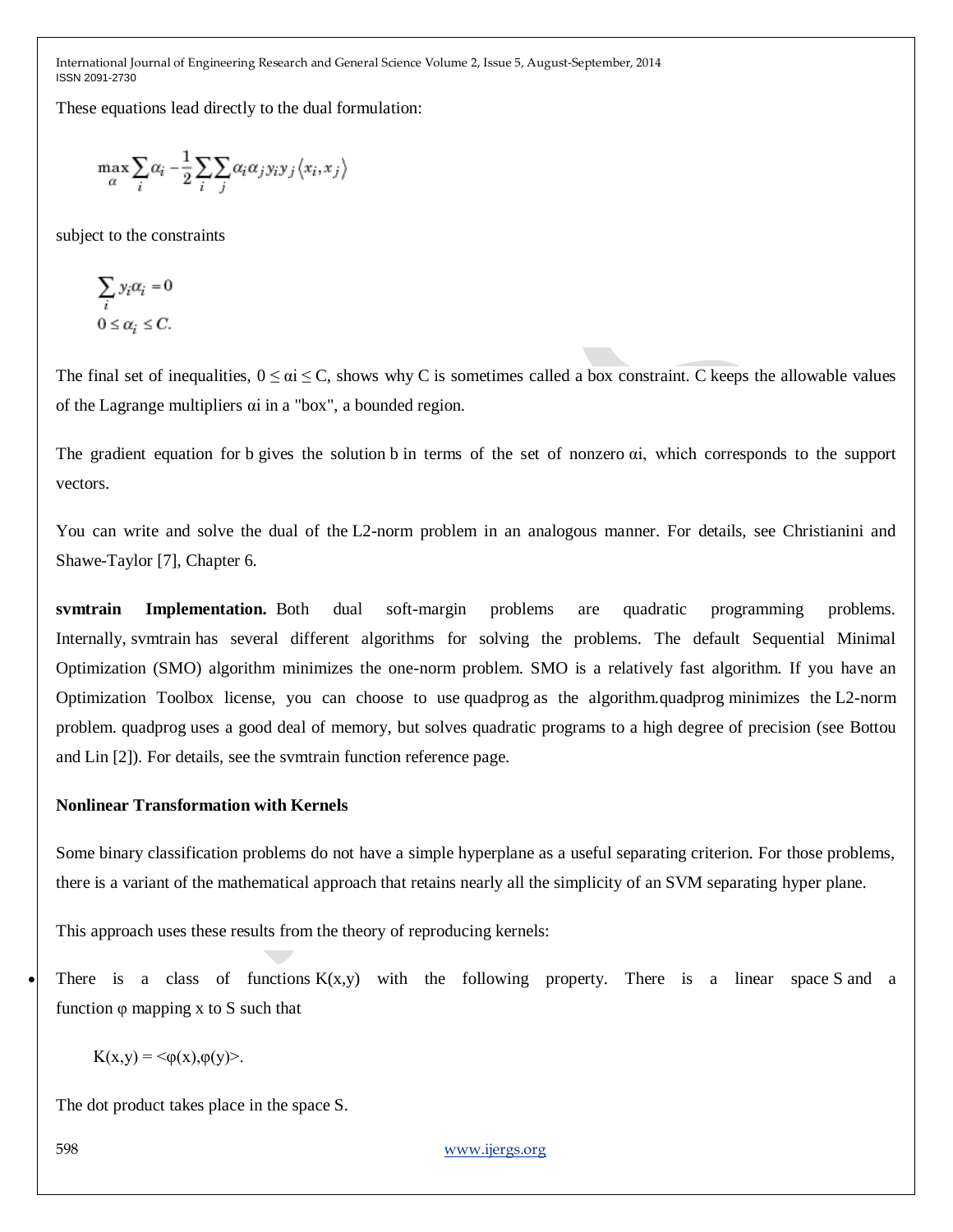This class of functions includes:

o Polynomials: For some positive integer d,

 $K(x,y) = (1 + \langle x, y \rangle)d.$ 

o Radial basis function: For some positive number σ,

 $K(x,y) = \exp(-\langle (x-y), (x-y) \rangle / (2\sigma^2)).$ 

o Multilayer perceptron (neural network): For a positive number p1 and a negative number p2,

 $K(x,y) = \tanh(p1 < x, y> + p2)$ .

The mathematical approach using kernels relies on the computational method of hyperplanes. All the calculations for hyperplane classification use nothing more than dot products. Therefore, nonlinear kernels can use identical calculations and solution algorithms, and obtain classifiers that are nonlinear. The resulting classifiers are hyper surfaces in some space S, but the space S does not have to be identified or examined.



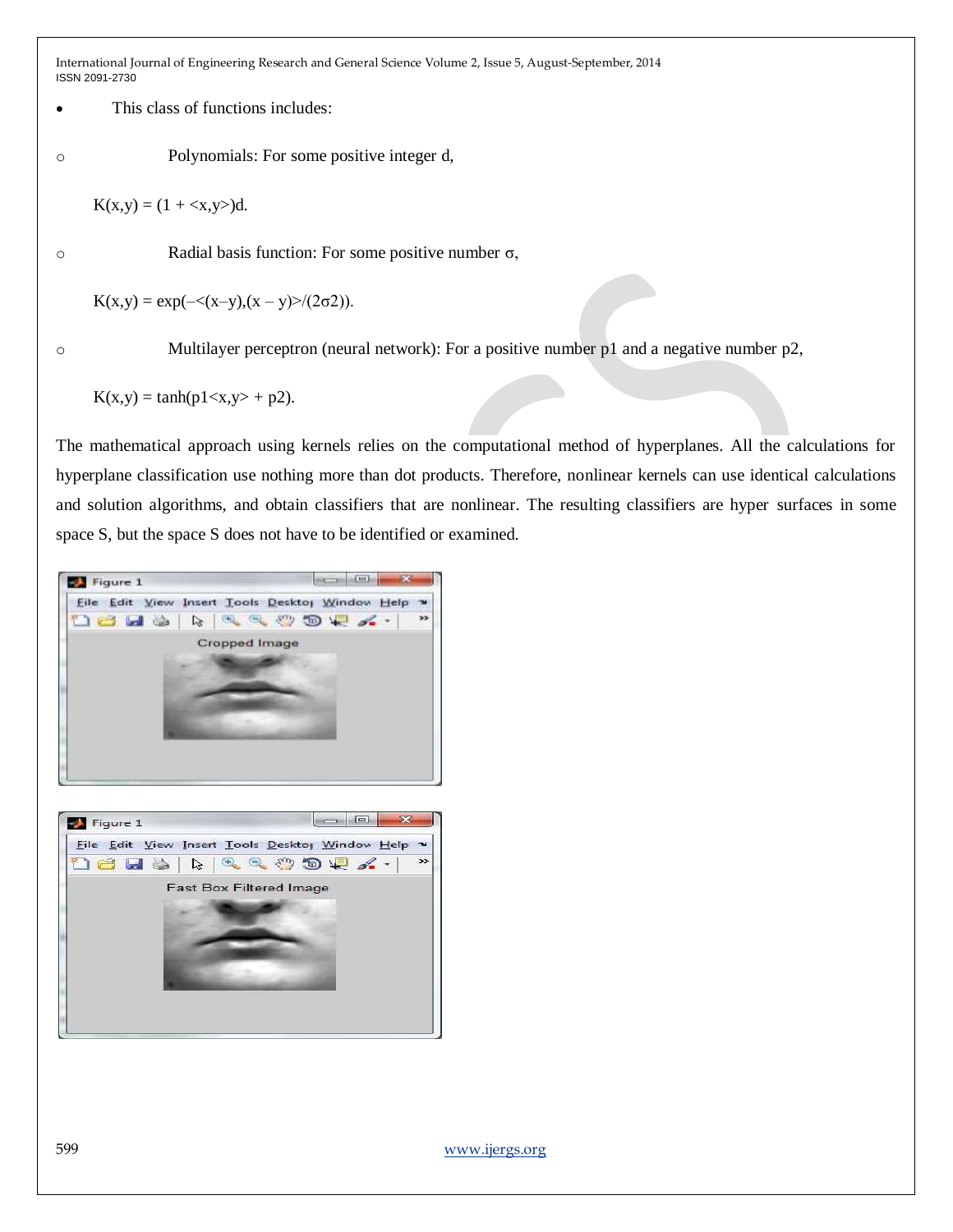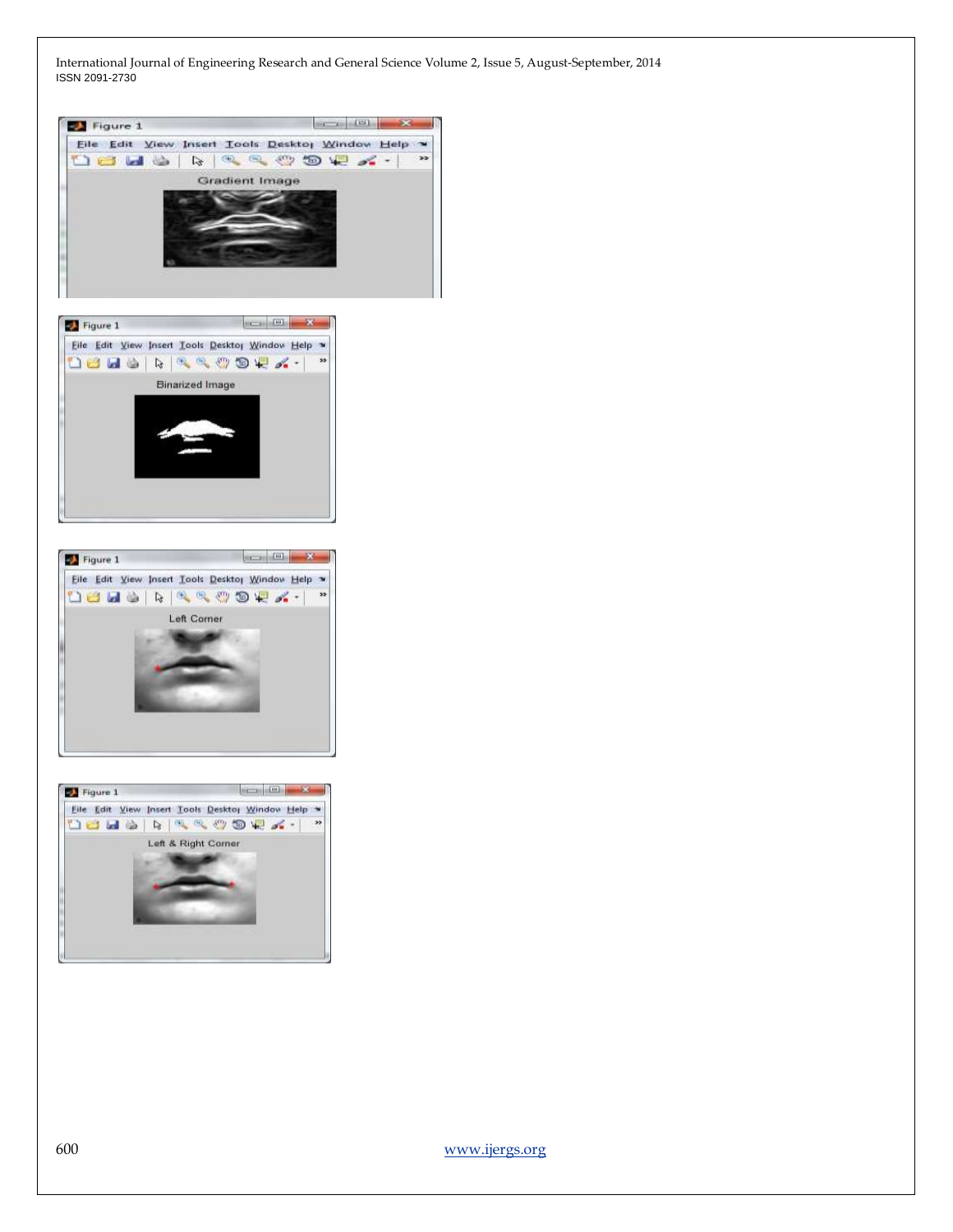